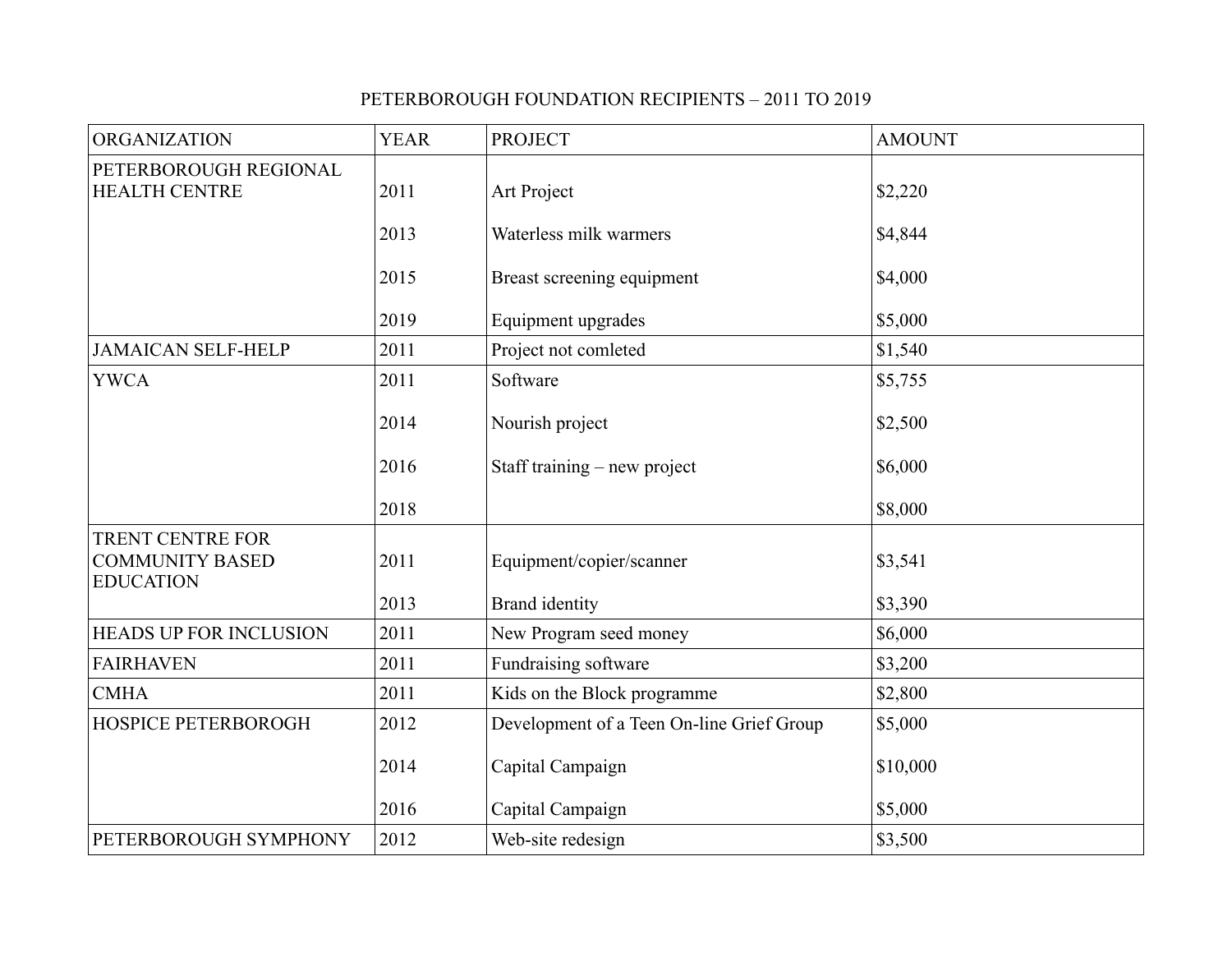| <b>ORCHESTRA</b>                                  |      |                                |         |
|---------------------------------------------------|------|--------------------------------|---------|
|                                                   | 2015 | Computer/phone system          | \$4,000 |
|                                                   | 2018 | Projector                      | \$1,380 |
| COMMUNITY COUNSELLING &<br><b>RESOURCE CENTRE</b> | 2012 | Creation of web-site           | \$3,500 |
|                                                   | 2014 | Computer hardware and software | \$4,000 |
|                                                   | 2019 | Computer updates               | \$5,000 |
| PETERBOROUGH ABRAHAM<br><b>FESTIVAL</b>           | 2012 | 2013 Abraham Festival          | \$1,000 |
| YOUTH EMERGENCY SHELTER                           | 2012 | <b>Client Database</b>         | \$2,320 |
|                                                   | 2015 | Freezers                       | \$2,600 |
| <b>COMMUNITY CARE</b><br><b>PETERBOROUGH</b>      | 2012 | Distress Alarms                | \$2,850 |
| PETERBOROUGH MUSICFEST                            | 2012 | Portable radios                | \$3,800 |
|                                                   | 2014 | Signage                        | \$2,500 |
|                                                   | 2016 | Signage                        | \$3,000 |
|                                                   | 2019 | Two-way radios                 | \$3,000 |
| <b>COIN</b>                                       | 2012 | Phone System                   | \$3,275 |
| <b>HOMEGROWN HOMES</b>                            | 2012 |                                |         |
|                                                   | 2014 | Home Repairs                   | \$3,000 |
| PETERBOROUGH SINGERS                              | 2012 | Equipment                      | \$2,700 |
|                                                   | 2013 | Storage for music              | \$2,000 |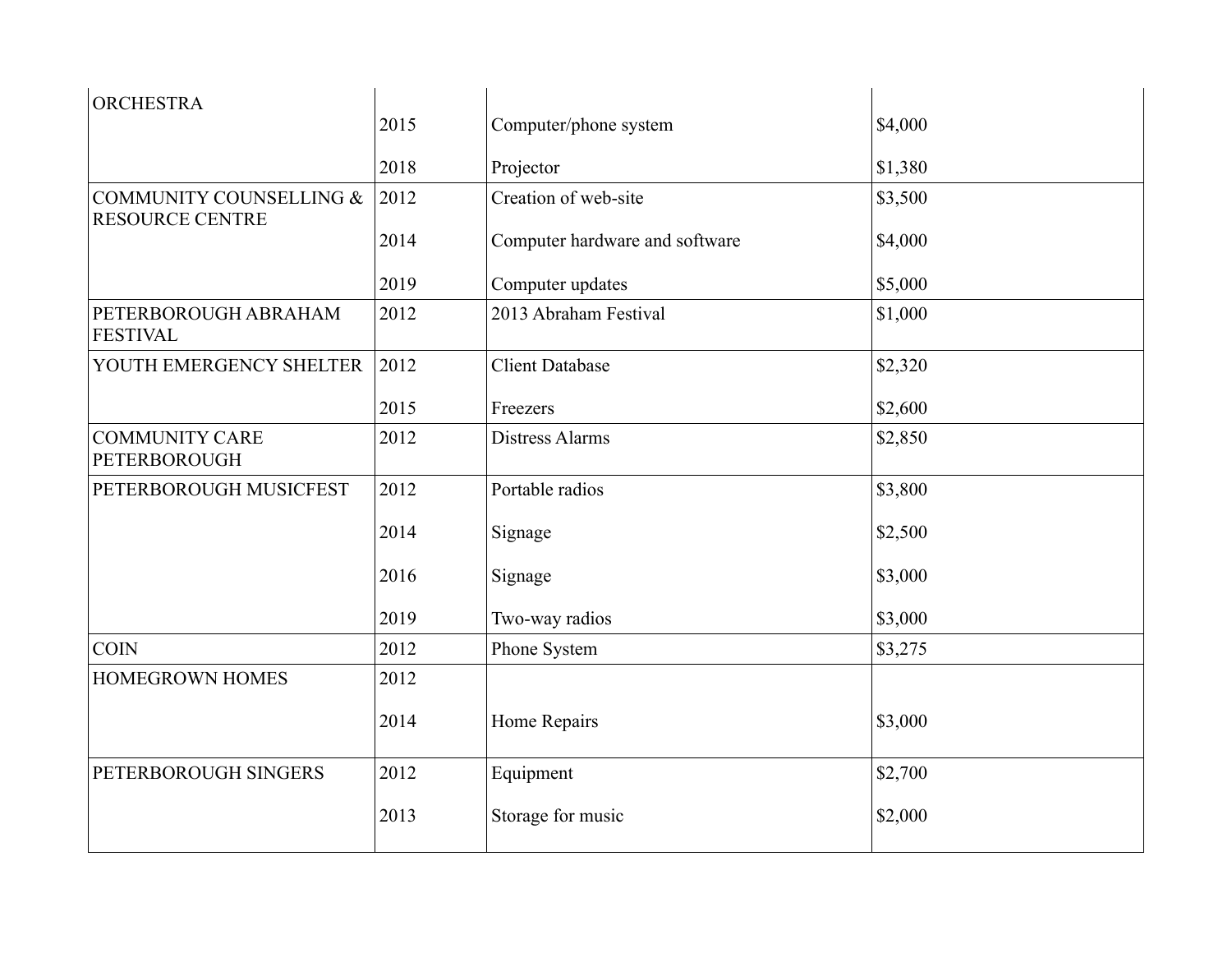|                                                   | 2015 | Chairs                                 | \$2,500 |
|---------------------------------------------------|------|----------------------------------------|---------|
|                                                   | 2019 | Project costs                          | \$900   |
| KAWARTHA ROTARY CLUB                              | 2012 | Splash pad for Nichol's Oval           | \$3,000 |
| <b>SALVATION ARMY</b>                             | 2011 | Christmas Hamper Fund                  | \$4,000 |
|                                                   | 2012 | Christmas Hamper Fund                  | \$1,000 |
|                                                   | 2013 | Christmas Hamper Fund                  | \$2.000 |
| <b>LEARNING DISABILITIES</b><br><b>ASSOCIATON</b> | 2012 |                                        |         |
|                                                   | 2015 | Computers                              | \$3,400 |
| KAWARTHA FOOD SHARE                               | 2012 | Christmas Food Drive - 3 Loonies       | \$5,000 |
|                                                   | 2013 | Christmas Food Drive - 3 loonies       | \$1,000 |
| YOUTH EMERGENCY SHELTER                           | 2012 | Client database                        | \$2,320 |
|                                                   | 20   | Freezers                               | \$2,600 |
| <b>UNITED WAY OF</b><br><b>PETERBOROUGH</b>       | 2012 | Backpacks for kids                     | \$1,000 |
| <b>CANADIAN CANOE MUSEUM</b>                      | 2012 | Website development                    | \$5,000 |
|                                                   | 2014 | Fundraising software                   | \$6,500 |
|                                                   | 2016 | Washroom renovations for accessibility | \$5,000 |
| <b>ARBOR THEATRE</b>                              | 2011 | Artist's fees                          | \$1,250 |
|                                                   | 2013 | Production of sound track – Oliver     | \$1,000 |
|                                                   | 2015 | Mentor actors                          | \$1,500 |
| <b>COMMUNITY LIVING</b>                           | 2011 | Tracking and lift                      | \$4,635 |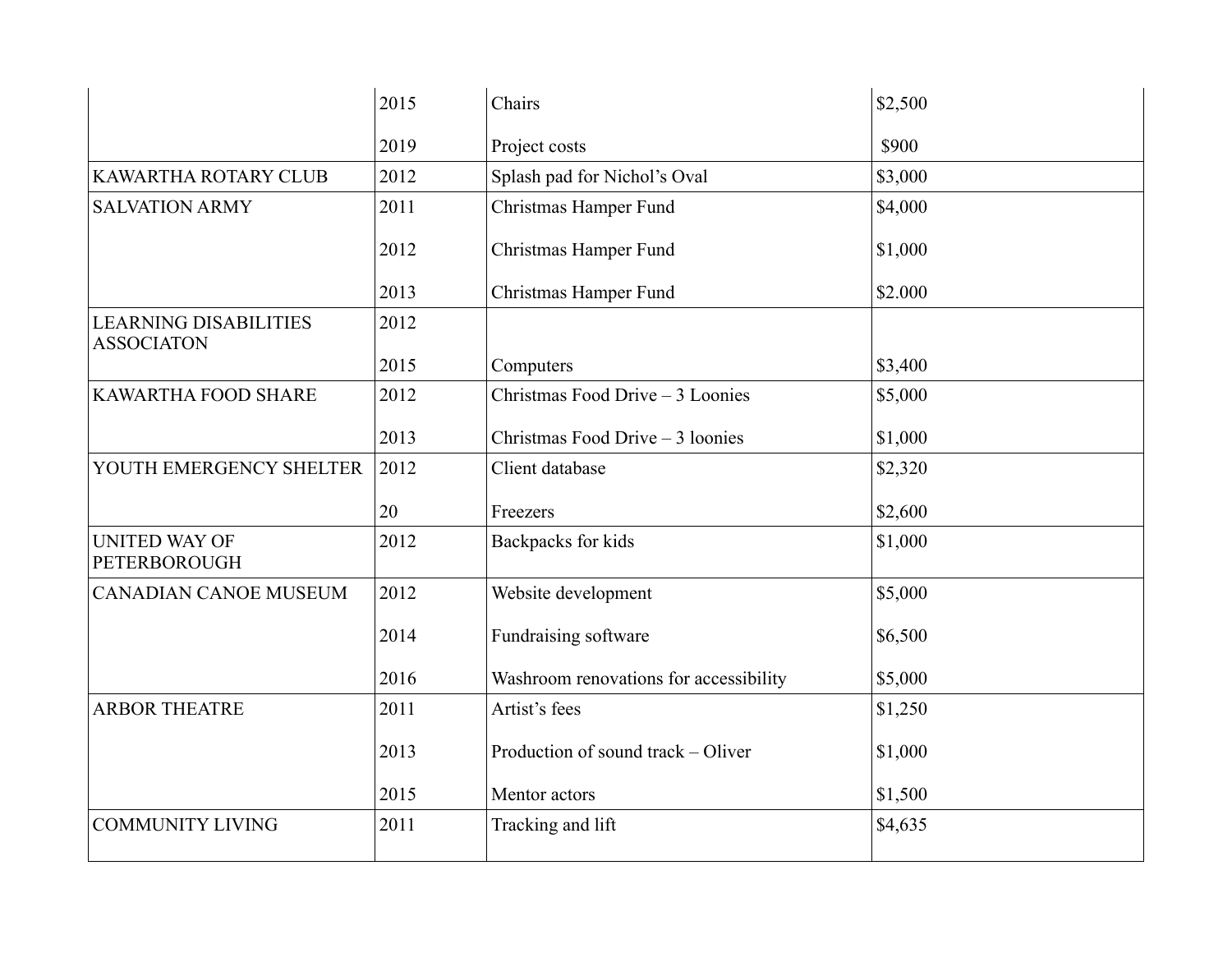|                                      | 2013 | Hoyer lift for client        | \$4,281  |
|--------------------------------------|------|------------------------------|----------|
| <b>QUILTS FOR CANCER</b>             | 2011 | Material for quilts          | \$2,000  |
|                                      | 2013 | Material for quilts          | \$1,000  |
| HALIBURTON KAWARTHA                  | 2012 | One-time bursary             | \$3,000  |
| CHILDREN'S AID FOUNDATION            | 2016 | Refurbishment of office      | \$2,625  |
| REFRAME PETERBOROUGH                 | 2011 |                              | \$2,000  |
|                                      | 2013 | Projector                    | \$10,000 |
|                                      | 2018 |                              | \$6,500  |
| <b>ELIZABETH FRY</b>                 | 2013 | Server/computers             | \$4,000  |
|                                      | 2015 | Computers                    | \$3,358  |
|                                      | 2019 | Equipment                    | \$750    |
| <b>BIG BROTHERS/BIG SISTERS</b>      | 2013 | Computers/software           | \$7,000  |
| <b>SHOWPLACE PERFORMANCE</b>         | 2013 | Piano                        | \$10,000 |
| <b>CENTRE</b>                        | 2015 | Tech equipment               | \$5,000  |
|                                      | 2019 | Photocopier                  | \$4,295  |
| PETERBOROUGH THEATRE                 | 2013 | Outside deck                 | \$7,000  |
| <b>GUILD</b>                         | 2015 | Accessible door              | \$6,239  |
|                                      | 2018 | Power tools for set building | \$5,000  |
| THE MOUNT COMMUNITY<br><b>CENTRE</b> | 2014 | Floor repairs                | \$5,000  |
|                                      | 2018 | Freezer                      | \$5,000  |
| PETERBOROUGH ARTISTS                 | 2014 | Scanner                      | \$5,000  |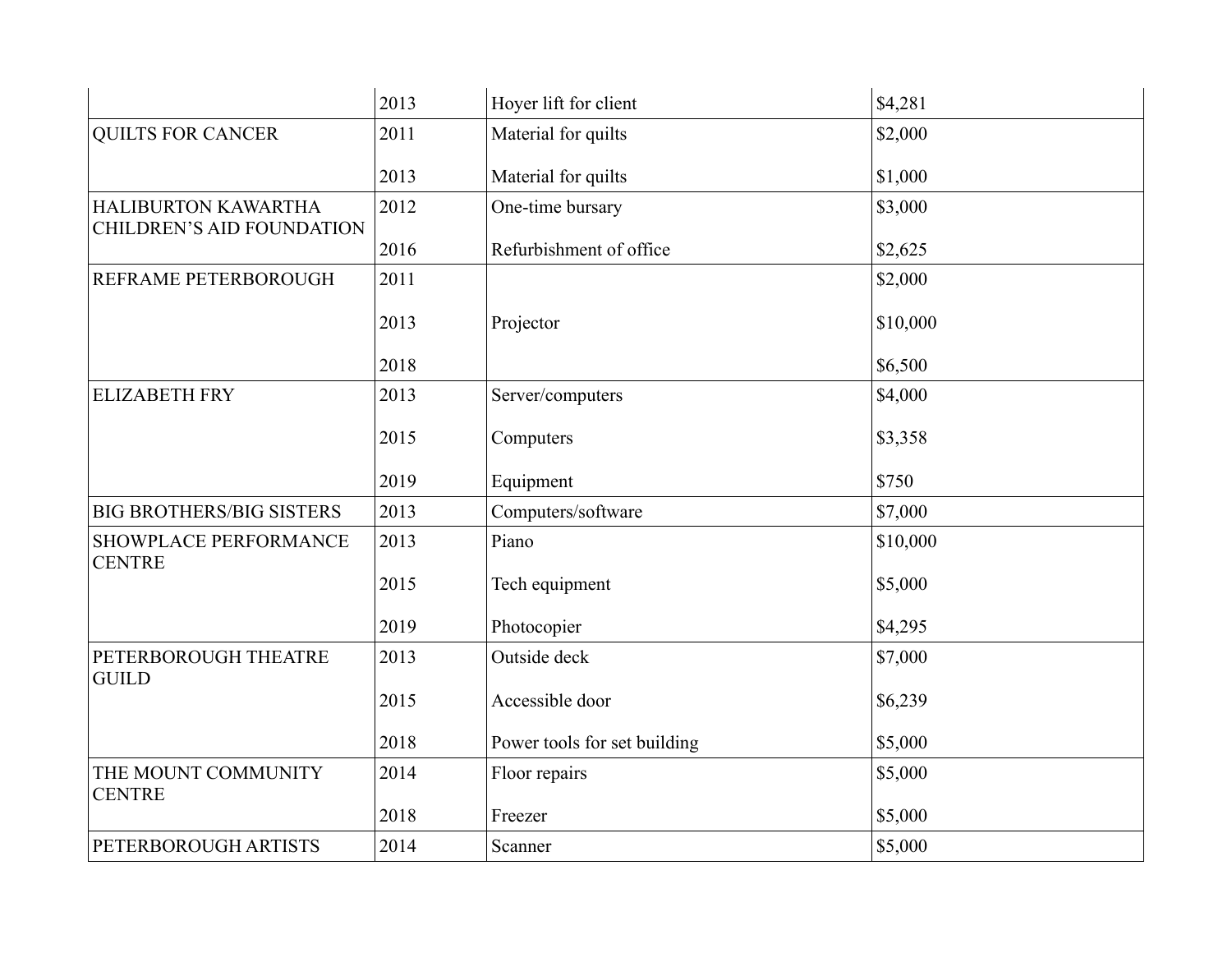| PETERBOROUGH FAMILY<br><b>RESOURCE CENTRE</b> | 2014 | Toys                                     | \$1,500 |
|-----------------------------------------------|------|------------------------------------------|---------|
|                                               | 2016 | Books/Toys                               | \$4,000 |
| <b>TIDES</b>                                  | 2014 | Pollinator Day                           | \$3,500 |
| <b>ART SCHOOL OF</b><br><b>PETERBOROUGH</b>   | 2014 | Kiln                                     | \$3,785 |
|                                               | 2016 | Tables/chairs                            | \$5,000 |
|                                               | 2019 | Pottery Kiln                             | \$3,000 |
| <b>NEW STAGES</b>                             | 2014 | Laptop                                   | \$775   |
| <b>PUBLIC ENERGY</b>                          | 2014 | Artists for performance                  | \$2,000 |
|                                               | 2016 | Dance Workshop                           | \$3,500 |
|                                               | 2018 | Artist direction                         | \$2,500 |
| KAWARTHA SEXUAL ASSAULT                       | 2014 | Tool kits/transportation                 | \$4,940 |
| <b>PARD</b>                                   | 2014 | Building material for shed               | \$2,500 |
|                                               | 2018 | Build material for ramp                  | \$1,165 |
| <b>DEAF/BLIND</b>                             | 2014 | Home upgrades                            | \$5,000 |
|                                               | 2018 | Equipment for residence                  | \$5,000 |
| COUNTY CITY HEALTH UNIT                       | 2014 | Freezer                                  | \$4,847 |
| <b>DREAM PLAYERS</b>                          | 2014 | Travel for performance of Famous Players | \$1,700 |
| <b>ALZHEIMER SOCIETY</b>                      | 2015 | Film on Dementia                         | \$1,500 |
| PETERBOROUGH POVERTY<br><b>NETWORK</b>        | 2015 | Pilot recreation programme for children  | \$3,026 |
| KAWARTHA PARTICIPATION<br><b>PROJECTS</b>     | 2015 | Chair Glide                              | \$2,600 |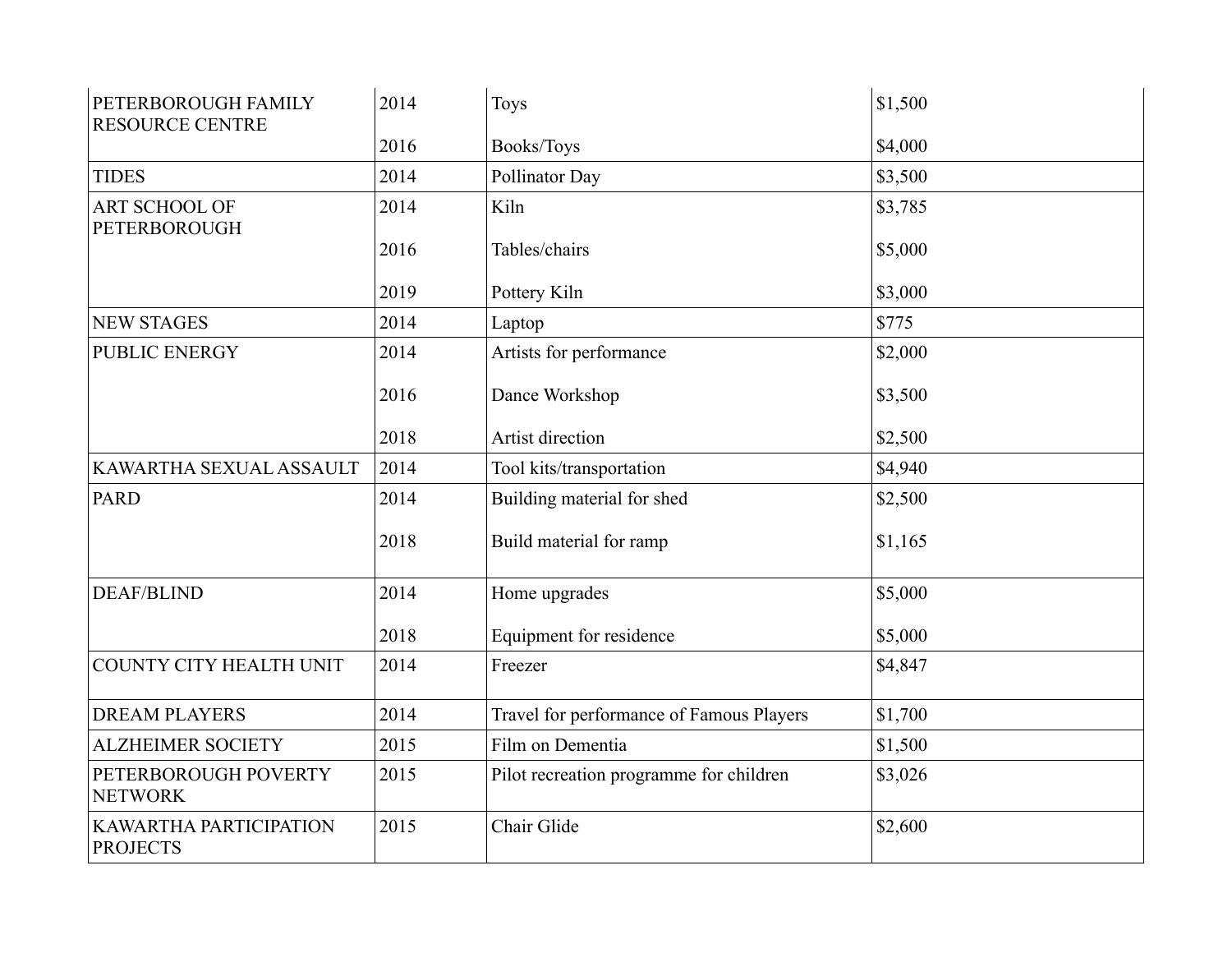| <b>BUCKHORN COMMUNITY</b><br><b>CENTRE</b>               | 2015 | Sound system for assisted hearing       | \$1,781                                        |
|----------------------------------------------------------|------|-----------------------------------------|------------------------------------------------|
|                                                          | 2018 | Exercise mats                           | \$1,050                                        |
| <b>GREATER PETERBOROUGH</b><br>HEATH SERVICES FOUNDATION | 2015 | Equipment for blood testing             | \$5,000                                        |
|                                                          | 2018 |                                         | \$5,000                                        |
| V.O.N.                                                   | 2015 | Front door locking system               | \$4,599                                        |
|                                                          | 2019 | Equipment for home in Apsley            | \$2,180 (returned funded by<br>another source) |
| <b>GREEN-UP</b>                                          | 2015 | Trees - Ecology Park                    | \$1,500                                        |
| <b>LANG PIONEER VILLAGE</b>                              | 2015 | Capital project – barn                  | \$10,000                                       |
|                                                          | 2017 | Tables and Chairs for Heritage Building | \$5,000                                        |
| <b>ECIII</b>                                             | 2015 | Project Coordinator                     | \$3,000                                        |
| NEW CANADIAN CENTRE                                      | 2016 | Feasibility Study re Day Care programme | \$7,000                                        |
| <b>KAWARTHA WORLD ISSUES</b>                             | 2016 | Computer equipment                      | \$5,863                                        |
|                                                          | 2019 | Project Costs                           | \$1,500                                        |
| PETERBOROUGH CHILDREN'S<br><b>CHORUS</b>                 | 2016 | Van rental for move                     | \$600                                          |
| <b>ANCIENT FOREST</b><br><b>EXPLORATION</b>              | 2019 | Pilot project costs                     | \$5,000                                        |
| <b>ALTERNATIVE COMMUNITY</b><br><b>PROGRAMME</b>         | 2019 | Equipment                               | \$6,000                                        |
| <b>YMCA</b>                                              | 2019 | Patient lift                            | \$5,000                                        |
| <b>GREENUP</b>                                           | 2019 | Gazebo for Ecology garden               | \$7,500                                        |
| <b>HABITAT FOR HUMANITY</b>                              | 2019 | Ramp                                    | \$2.000                                        |
| <b>AUTISM HOME BASE DURHAM</b>                           | 2019 | Project costs                           | \$3,500                                        |